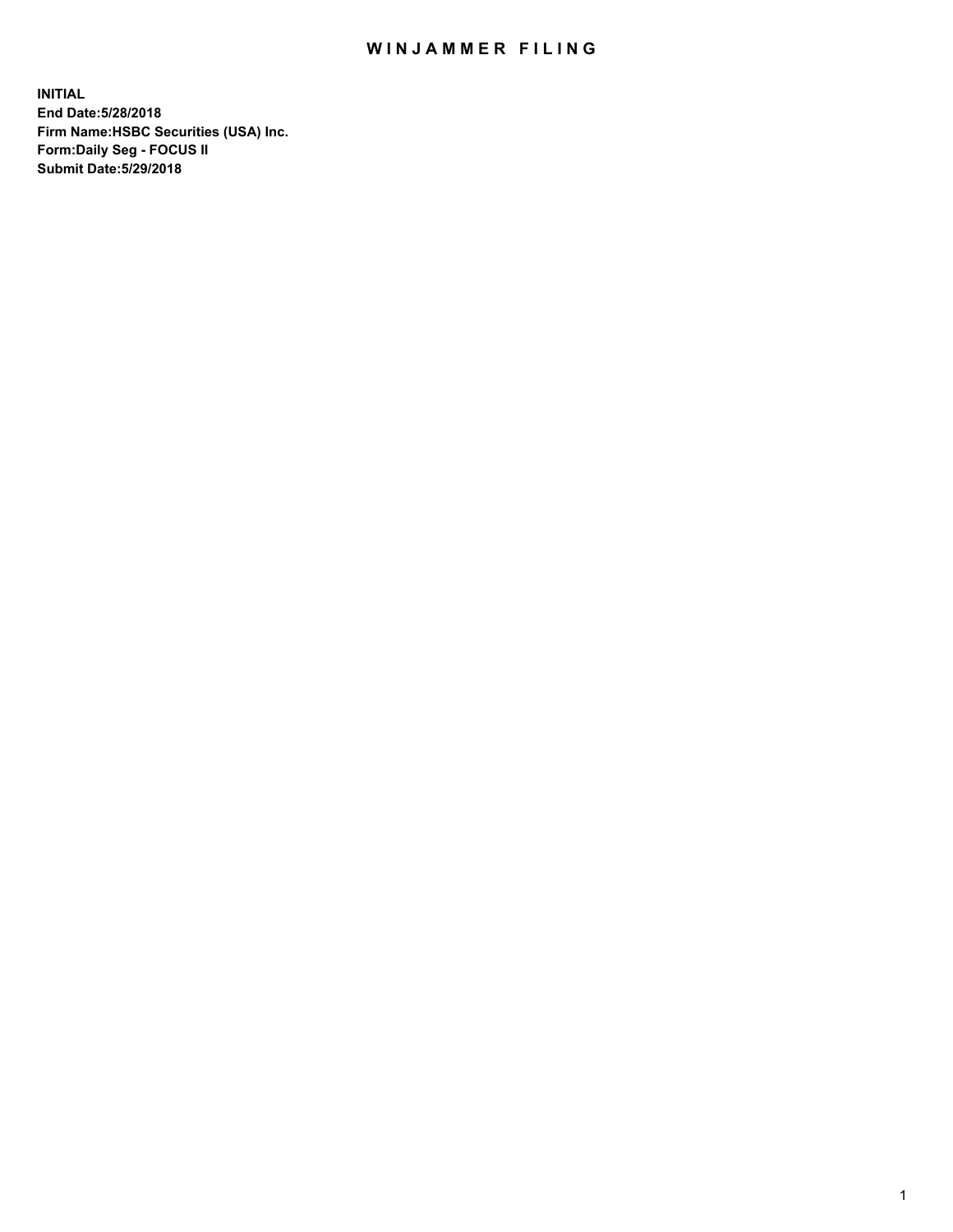## **INITIAL End Date:5/28/2018 Firm Name:HSBC Securities (USA) Inc. Form:Daily Seg - FOCUS II Submit Date:5/29/2018 Daily Segregation - Cover Page**

| Name of Company<br><b>Contact Name</b><br><b>Contact Phone Number</b><br><b>Contact Email Address</b>                                                                                                                                                                                                                         | <b>HSBC Securities (USA) Inc.</b><br><b>Michael Vacca</b><br>212-525-7951<br>michael.vacca@us.hsbc.com |
|-------------------------------------------------------------------------------------------------------------------------------------------------------------------------------------------------------------------------------------------------------------------------------------------------------------------------------|--------------------------------------------------------------------------------------------------------|
| FCM's Customer Segregated Funds Residual Interest Target (choose one):<br>a. Minimum dollar amount: ; or<br>b. Minimum percentage of customer segregated funds required:%; or<br>c. Dollar amount range between: and; or<br>d. Percentage range of customer segregated funds required between:% and%.                         | 147,000,000<br><u>0</u><br>0 <sub>0</sub><br>0 <sub>0</sub>                                            |
| FCM's Customer Secured Amount Funds Residual Interest Target (choose one):<br>a. Minimum dollar amount: ; or<br>b. Minimum percentage of customer secured funds required:%; or<br>c. Dollar amount range between: and; or<br>d. Percentage range of customer secured funds required between: % and %.                         | 25,000,000<br><u>0</u><br><u>00</u><br>0 <sub>0</sub>                                                  |
| FCM's Cleared Swaps Customer Collateral Residual Interest Target (choose one):<br>a. Minimum dollar amount: ; or<br>b. Minimum percentage of cleared swaps customer collateral required:%; or<br>c. Dollar amount range between: and; or<br>d. Percentage range of cleared swaps customer collateral required between:% and%. | 95,000,000<br><u>0</u><br>00<br><u>0 0</u>                                                             |

Attach supporting documents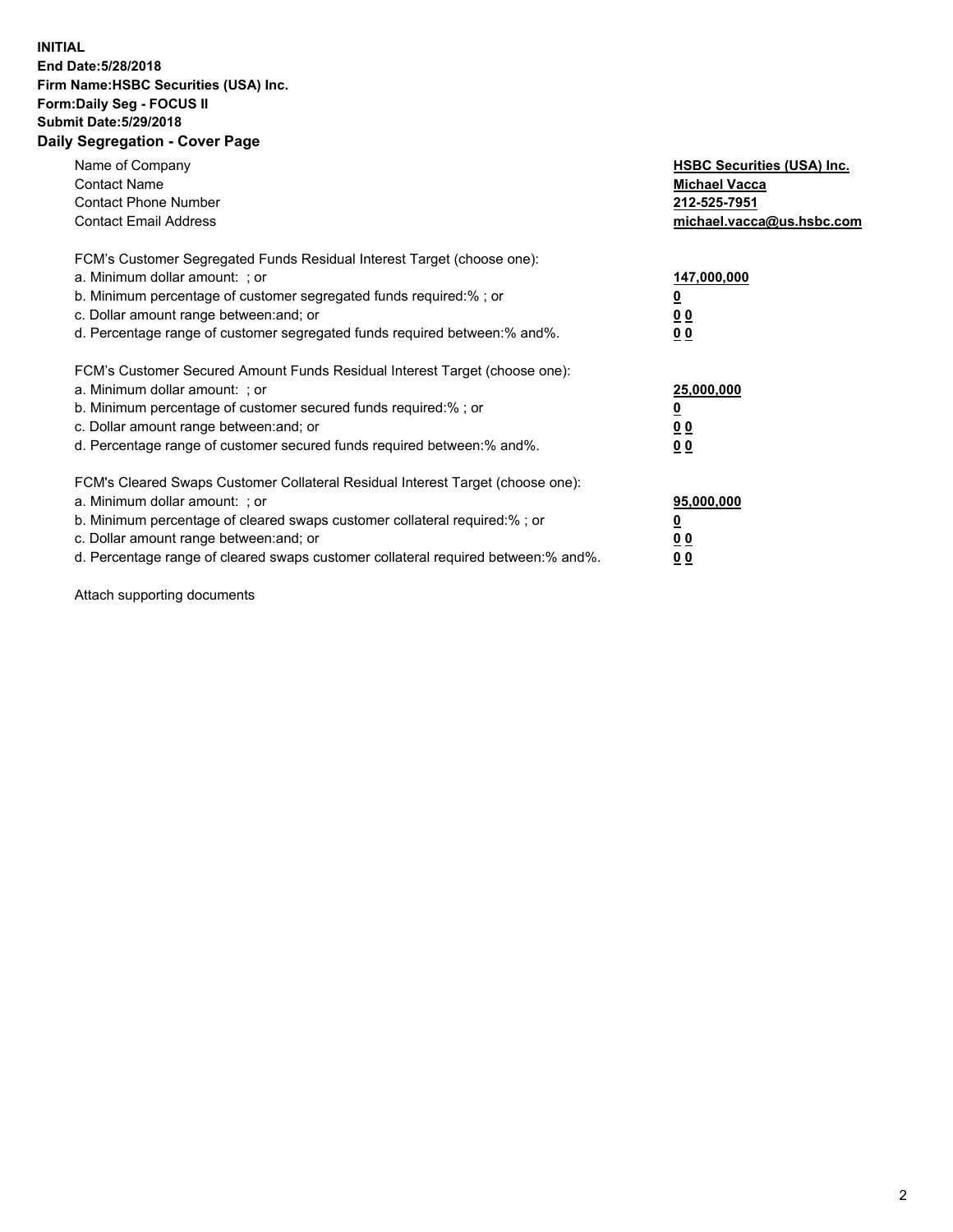**INITIAL End Date:5/28/2018 Firm Name:HSBC Securities (USA) Inc. Form:Daily Seg - FOCUS II Submit Date:5/29/2018 Daily Segregation - Secured Amounts** Foreign Futures and Foreign Options Secured Amounts

Amount required to be set aside pursuant to law, rule or regulation of a foreign government or a rule of a self-regulatory organization authorized thereunder

- 1. Net ledger balance Foreign Futures and Foreign Option Trading All Customers A. Cash **123,366,741** [7315]
	- B. Securities (at market) **124,474,347** [7317]
- 2. Net unrealized profit (loss) in open futures contracts traded on a foreign board of trade **-17,234,986** [7325]
- 3. Exchange traded options
	- a. Market value of open option contracts purchased on a foreign board of trade **0** [7335]
	- b. Market value of open contracts granted (sold) on a foreign board of trade **0** [7337]
- 4. Net equity (deficit) (add lines 1. 2. and 3.) **230,606,102** [7345]
- 5. Account liquidating to a deficit and account with a debit balances gross amount **707,694** [7351] Less: amount offset by customer owned securities **-705,731** [7352] **1,963** [7354]
- 6. Amount required to be set aside as the secured amount Net Liquidating Equity Method (add lines 4 and 5)
- 7. Greater of amount required to be set aside pursuant to foreign jurisdiction (above) or line 6.

## FUNDS DEPOSITED IN SEPARATE REGULATION 30.7 ACCOUNTS

- 1. Cash in banks
	- A. Banks located in the United States **65,431,986** [7500]
	- B. Other banks qualified under Regulation 30.7 **0** [7520] **65,431,986** [7530]
- 2. Securities
	- A. In safekeeping with banks located in the United States **78,188,913** [7540]
	- B. In safekeeping with other banks qualified under Regulation 30.7 **0** [7560] **78,188,913** [7570]
- 3. Equities with registered futures commission merchants
	-
	-
	- C. Unrealized gain (loss) on open futures contracts **0** [7600]
	- D. Value of long option contracts **0** [7610]
	- E. Value of short option contracts **0** [7615] **0** [7620]
- 4. Amounts held by clearing organizations of foreign boards of trade
	-
	-
	- C. Amount due to (from) clearing organization daily variation **0** [7660]
	- D. Value of long option contracts **0** [7670]
	- E. Value of short option contracts **0** [7675] **0** [7680]
- 5. Amounts held by members of foreign boards of trade
	-
	-
	- C. Unrealized gain (loss) on open futures contracts **-17,234,986** [7720]
	- D. Value of long option contracts **0** [7730]
	- E. Value of short option contracts **0** [7735] **128,086,880** [7740]
- 6. Amounts with other depositories designated by a foreign board of trade **0** [7760]
- 7. Segregated funds on hand **0** [7765]
- 8. Total funds in separate section 30.7 accounts **271,707,779** [7770]
- 9. Excess (deficiency) Set Aside for Secured Amount (subtract line 7 Secured Statement Page 1 from Line 8)
- 10. Management Target Amount for Excess funds in separate section 30.7 accounts **25,000,000** [7780]
- 11. Excess (deficiency) funds in separate 30.7 accounts over (under) Management Target **16,099,714** [7785]
- **0** [7305]
- 
- **230,608,065** [7355]
- **230,608,065** [7360]
- 
- 
- A. Cash **0** [7580] B. Securities **0** [7590]
- A. Cash **0** [7640] B. Securities **0** [7650]
- A. Cash **99,036,432** [7700] B. Securities **46,285,434** [7710] **41,099,714** [7380]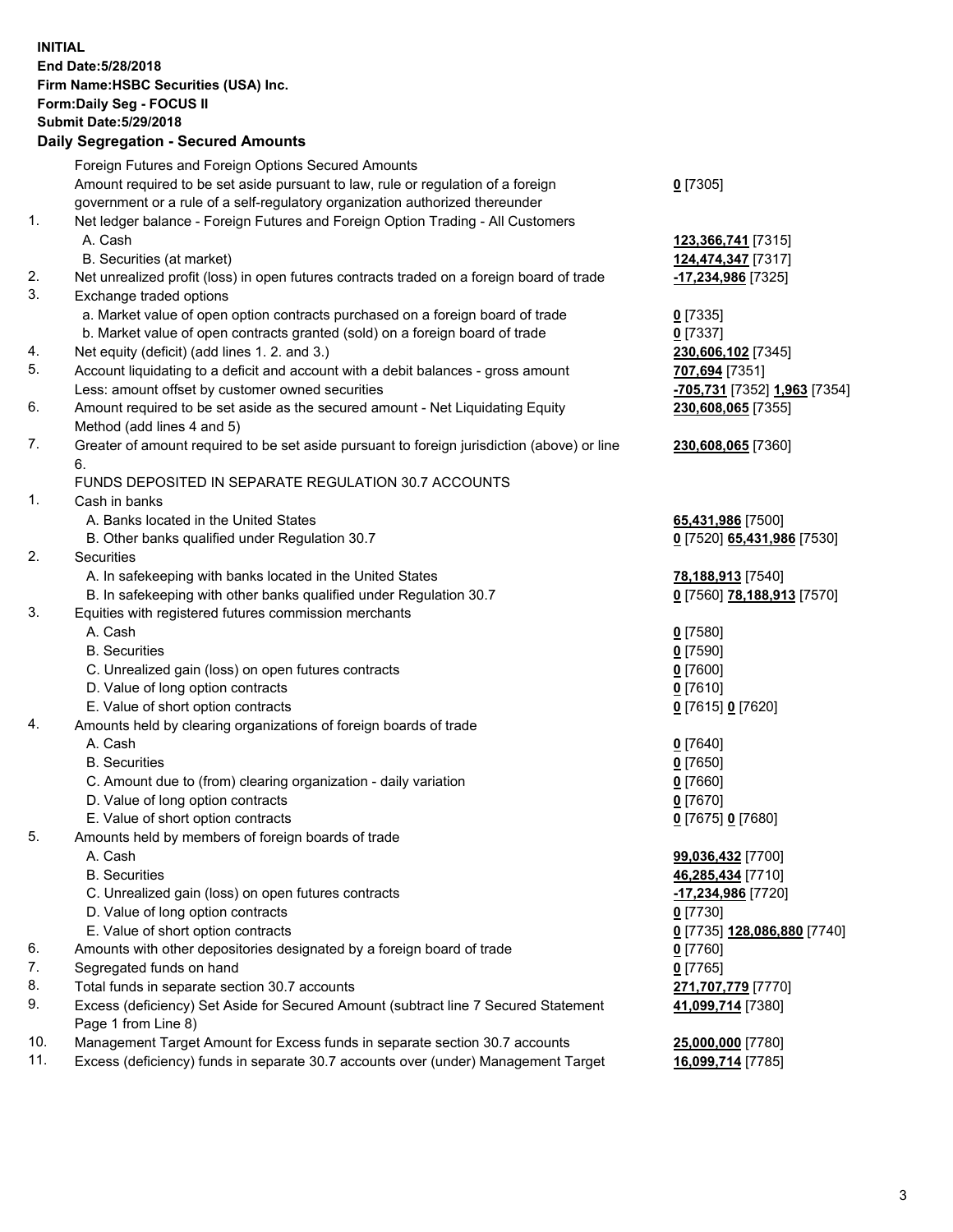**INITIAL End Date:5/28/2018 Firm Name:HSBC Securities (USA) Inc. Form:Daily Seg - FOCUS II Submit Date:5/29/2018 Daily Segregation - Segregation Statement** SEGREGATION REQUIREMENTS(Section 4d(2) of the CEAct) 1. Net ledger balance A. Cash **357,309,227** [7010] B. Securities (at market) **1,480,465,406** [7020] 2. Net unrealized profit (loss) in open futures contracts traded on a contract market **-60,069,041** [7030] 3. Exchange traded options A. Add market value of open option contracts purchased on a contract market **235,434,600** [7032] B. Deduct market value of open option contracts granted (sold) on a contract market **-79,400,780** [7033] 4. Net equity (deficit) (add lines 1, 2 and 3) **1,933,739,412** [7040] 5. Accounts liquidating to a deficit and accounts with debit balances - gross amount **29,013,801** [7045] Less: amount offset by customer securities **-28,843,272** [7047] **170,529** [7050] 6. Amount required to be segregated (add lines 4 and 5) **1,933,909,941** [7060] FUNDS IN SEGREGATED ACCOUNTS 7. Deposited in segregated funds bank accounts A. Cash **25,781,829** [7070] B. Securities representing investments of customers' funds (at market) **0** [7080] C. Securities held for particular customers or option customers in lieu of cash (at market) **197,046,940** [7090] 8. Margins on deposit with derivatives clearing organizations of contract markets A. Cash **441,241,972** [7100] B. Securities representing investments of customers' funds (at market) **0** [7110] C. Securities held for particular customers or option customers in lieu of cash (at market) **1,230,474,121** [7120] 9. Net settlement from (to) derivatives clearing organizations of contract markets **-17,881,637** [7130] 10. Exchange traded options A. Value of open long option contracts **235,434,600** [7132] B. Value of open short option contracts **-79,400,780** [7133] 11. Net equities with other FCMs A. Net liquidating equity **7,213,211** [7140] B. Securities representing investments of customers' funds (at market) **0** [7160] C. Securities held for particular customers or option customers in lieu of cash (at market) **0** [7170] 12. Segregated funds on hand **52,944,345** [7150] 13. Total amount in segregation (add lines 7 through 12) **2,092,854,601** [7180] 14. Excess (deficiency) funds in segregation (subtract line 6 from line 13) **158,944,660** [7190] 15. Management Target Amount for Excess funds in segregation **147,000,000** [7194]

16. Excess (deficiency) funds in segregation over (under) Management Target Amount Excess

**11,944,660** [7198]